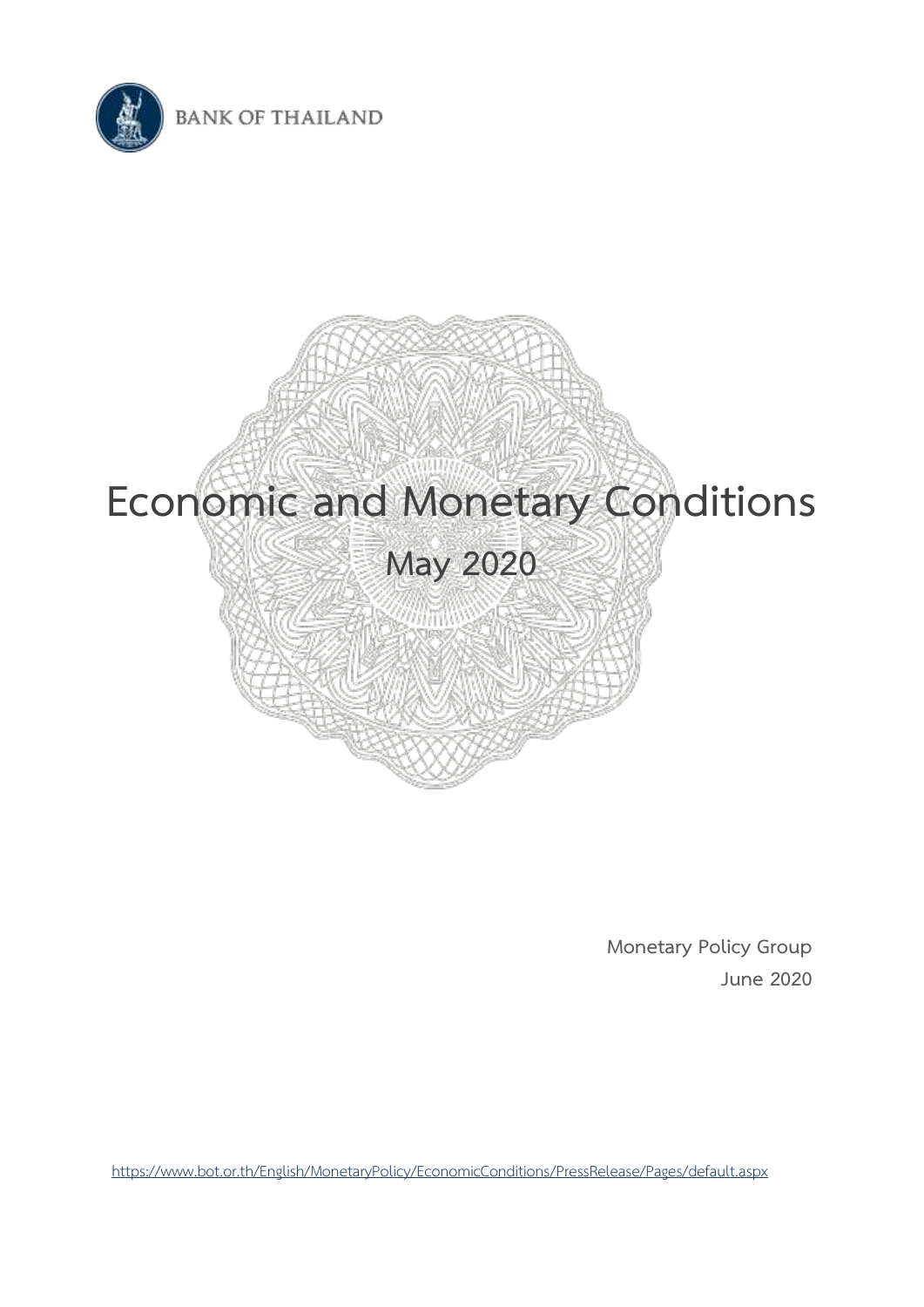# **Content**

| 1                       | <b>Executive Summary</b>                                                                                      | $\mathbf{1}$   |
|-------------------------|---------------------------------------------------------------------------------------------------------------|----------------|
| $\overline{\mathbf{c}}$ | The Thai Economy                                                                                              | $\mathfrak{Z}$ |
|                         | 2.1 Supply<br>Agricultural sector<br>Manufacturing sector<br>Service sector                                   | $\mathfrak{Z}$ |
|                         | 2.2 Domestic Demand<br>Private consumption<br>Private investment<br>Fiscal position                           | 5              |
|                         | The global economy and external sector<br>2.3<br>The global economy<br>External sector<br>Balance of payments | 7              |
|                         | 2.4 Monetary and financial conditions<br>Corporate financing<br>Interest rates<br>Exchange rates              | 9              |
|                         | Financial stability<br>2.5<br>Inflation<br>Labor market<br>External stability                                 | 11             |
| 3                       | Link to related statistics and contents                                                                       | 13             |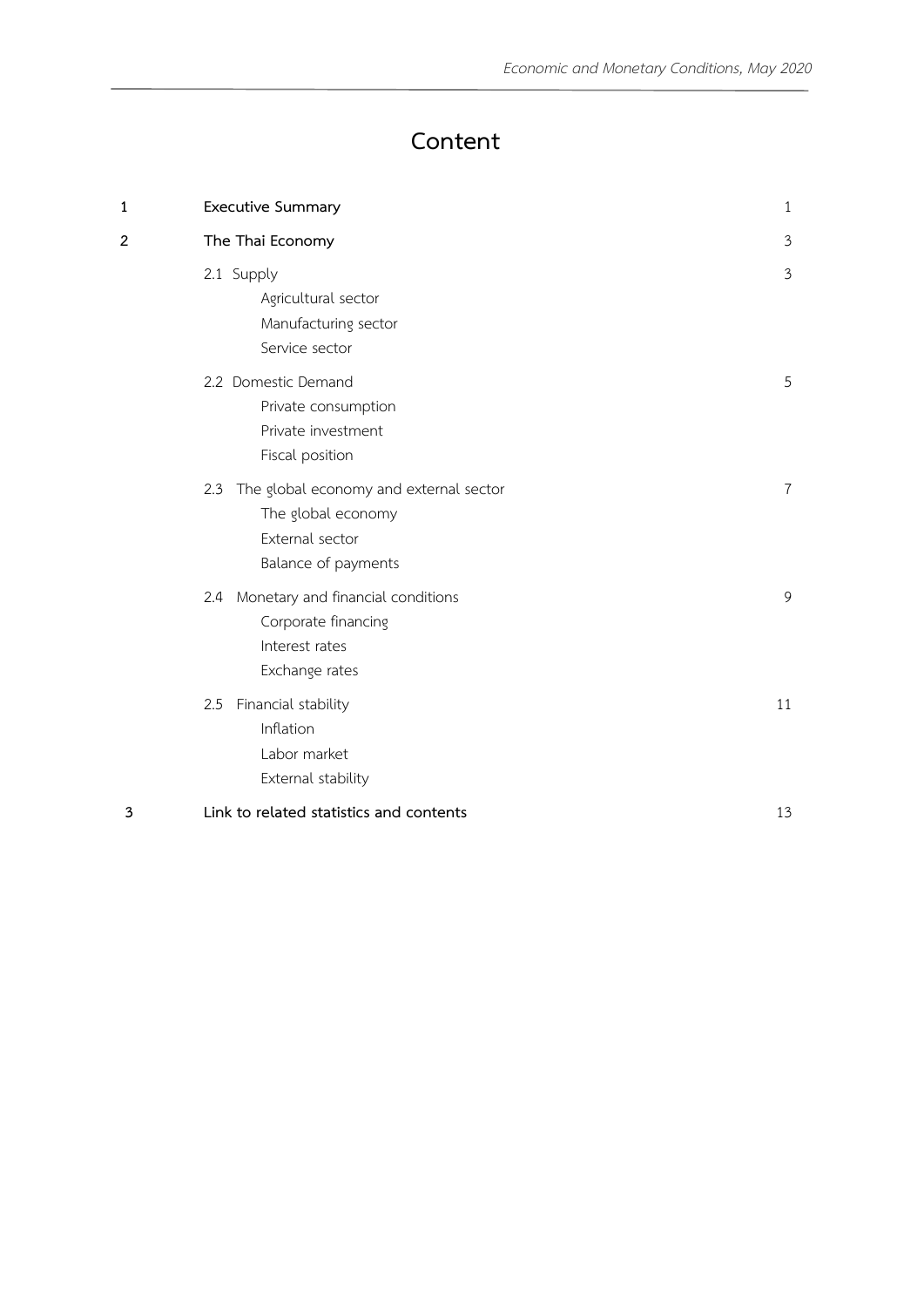### **1.Executive Summary**

**In May 2020, the Thai economy continued to contract substantially** due to external demand, both in tourism sector and merchandise exports. The former continued to extremely contract as a result of international travel restrictions. The latter further contracted from weakening trading partner demand. Consequently, domestic economic activities were affected especially private investment indicators and manufacturing production which contracted at a higher rate. Nevertheless, public spending continued to expand. Meanwhile, private consumption indicators contracted somewhat lower rate owing to the relaxation of lockdown measures and the government's COVID-19 relief measures.

**On the stability front**, headline inflation was more negative due to lower fresh food and core inflation. Labor market was more vulnerable. The current account was nearly balanced. The capital and financial accounts posted a surplus mainly from both the asset and the liability positions.

Details of the economic conditions are as follows:

**The number of foreign tourist arrivals** continued to contract extremely at 100 percent from the same period last year. There was none of foreign tourist arrivals for the second consecutive month due to the implementation of Thailand's inbound travel restrictions. As a result, businesses and labor in tourismrelated sector were severely affected.

**The value of merchandise exports** contracted sharply by 23.6 percent from the same period last year. Excluding gold, exports value shrank to 29.0 percent. The high contraction of exports was in almost all categories and markets due to weak trading partner demand and low global crude oil prices as well as the effect from drought leading to the high contraction in exports of sugar. However, there was only an agricultural product that can expand, mainly fruits to China.

**Private consumption indicators** continued to contract significantly from the same period last year in all spending categories due to weakening supporting factors including employment, income, and consumer confidence. However, the contraction rate was slightly lower from the previous month due to the relaxation of COVID-19 containment measures leading some economic activities to resume operations, the government's COVID-19 relief measures, and farm income which contracted at a lower rate. Together with the high level of inventories, weakening domestic and external demand contributing **manufacturing production** to contract at a higher rate.

**Private investment indicators** continued to contract at a higher rate from the same period last year, from both investment in machinery and equipment as well as construction. This reflected that businesses delayed their investment plans as excess production capacity remained high due to weak domestic and external demand, coupled with business's concern over the economic outlook in the periods ahead that remained highly uncertain.

**The value of merchandise imports** contracted sharply at 34.2 percent from the same period last year. The contraction was in all categories including consumer goods, raw materials and intermediate goods, and capital goods, reflecting weak economic activities. The sharp decline in merchandise imports led to an increase in the trade balance although merchandise exports highly contracted.

**Public spending** continued to expand from the same period last year, reflecting a role of the government to support the economy when other economic drivers were muted. Nevertheless, excluding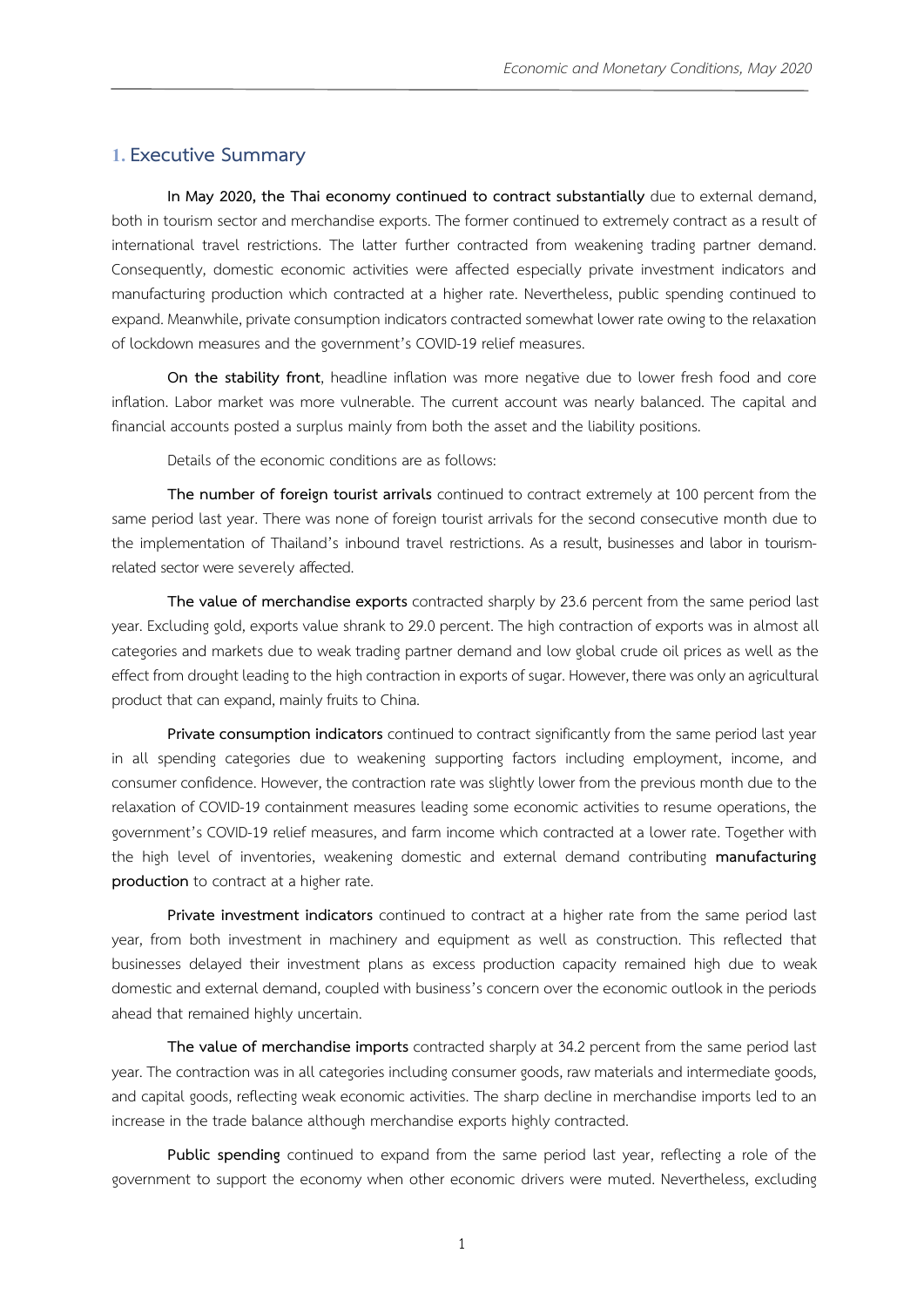transfer, public spending was flat due to the contraction in current expenditures and state enterprise's capital expenditures after highly expanding in March and April although capital expenditures of central government continued to expand.

**Overall economic stability remained sound, though more vulnerable.** Headline inflation was more negative than the previous month due to a decline in fresh food and core inflation. Labor market was more vulnerable as reflected by the continued acceleration of the number of jobless claims on the social security system. The current account became balanced, after a deficit last month, from a large surplus in the trade balance. The capital and financial accounts posted a surplus mainly from both the asset and the liability positions despite the net sell in portfolios by foreign investors.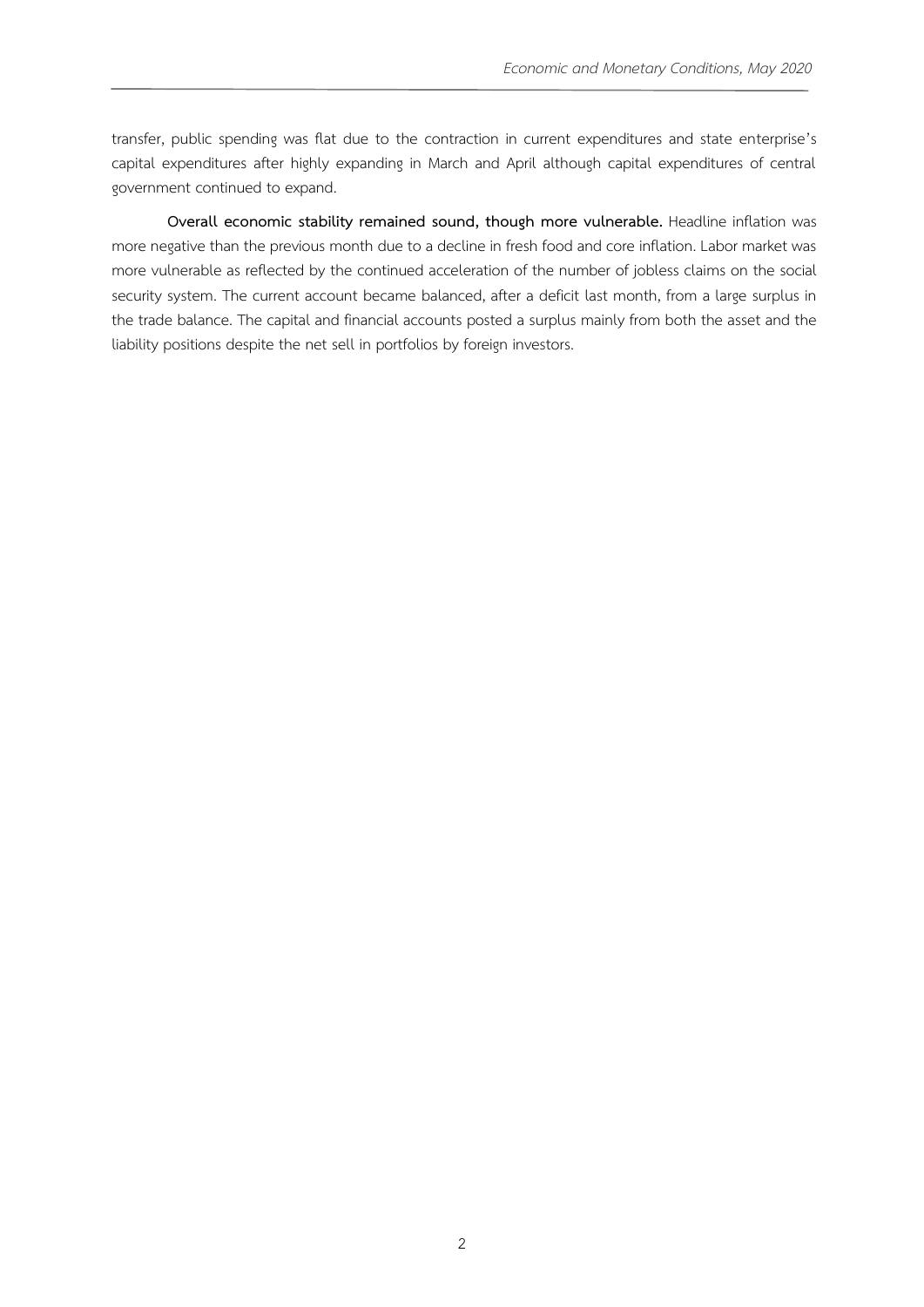### **2.1 Supply**

**Farm income contracted at a lower rate from the same period last year, following agricultural outputs. However, agricultural prices turned into contraction after expanding continuously in the preceding period. Manufacturing production further contracted, consistent with weak domestic and external demand. Service sector continued to strongly contract as the relaxation of COVID-19 containment measures was still in the initial stage.**

|                                         | 2019   |     | 2019           |                |        | 2020   |         |        |  |  |
|-----------------------------------------|--------|-----|----------------|----------------|--------|--------|---------|--------|--|--|
| (%YoY)                                  |        | H1  | H <sub>2</sub> | Q <sub>3</sub> | Q4     | Q1     | Apr     | May    |  |  |
| Nominal farm<br>income <sup>P</sup>     | 1.2    | 1.6 | 1.0            | 3.6            | $-0.4$ | 1.8    | $-9.1$  | $-4.3$ |  |  |
| Agricultural<br>production <sup>P</sup> | $-0.7$ | 0.8 | $-1.9$         | 1.2            | $-3.8$ | $-6.5$ | $-12.2$ | $-1.3$ |  |  |
| Agricultural<br>price                   | 1.9    | 0.9 | 2.9            | 2.3            | 3.5    | 8.9    | 3.5     | $-3.0$ |  |  |

**Nominal Farm Income**

**Note: Farm income does not include government subsidies and transfers. P = Preliminary data Source: Office of Agricultural Economics and calculated by Bank of Thailand**

| warranactarmis i rodaction mack (ivil 1) |                   |                              |         |         |                |                |         |         |                  |                              |  |
|------------------------------------------|-------------------|------------------------------|---------|---------|----------------|----------------|---------|---------|------------------|------------------------------|--|
|                                          | Share             |                              |         | 2019    |                |                | 2020    |         |                  |                              |  |
| (%YoY)                                   | 2016 <sup>R</sup> | 2019                         | H1      | H2      | O <sub>3</sub> | O <sub>4</sub> | O1      | Apr     | May <sup>p</sup> | %MoM<br>sa                   |  |
| Food & Beverages                         | 19.9              | $-0.6$                       | $-0.3$  | $-1.0$  | 1.2            | $-2.9$         | $-11.0$ | $-6.8$  | $-6.2$           | $-0.8$                       |  |
| Automotives                              | 13.9              | $-5.6$                       | 2.1     | $-12.9$ | $-5.6$         | $-20.0$        | $-18.8$ | $-80.7$ | $-69.0$          | 44.5                         |  |
| - Passenger Cars                         | 4.8               | $-5.4$                       | 3.6     | $-13.6$ | $-6.8$         | $-20.3$        | $-19.9$ | $-82.9$ | $-69.1$          | 54.8                         |  |
| - Commercial Vehicles                    | 7.2               | $-5.6$                       | 2.5     | $-13.4$ | $-4.7$         | $-21.6$        | $-18.8$ | $-83.1$ | $-67.2$          | 83.0                         |  |
| - Engine                                 | 1.3               | $-7.5$                       | $-4.7$  | $-10.2$ | $-5.8$         | $-14.7$        | $-14.4$ | $-69.4$ | $-76.7$          | $-30.7$                      |  |
| Petroleum                                | 9.6               | $-5.7$                       | 0.2     | $-11.4$ | $-7.4$         | $-15.2$        | $-4.4$  | $-19.3$ | $-16.8$          | 7.4                          |  |
| Chemicals                                | 9.2               | 0.2                          | $-0.6$  | 1.1     | 1.6            | 0.6            | 0.2     | 4.5     | $-2.8$           | $-9.8$                       |  |
| <b>Rubbers &amp; Plastics</b>            | 8.9               | $-7.2$                       | $-5.6$  | $-8.8$  | $-9.7$         | $-7.9$         | $-5.4$  | $-9.1$  | $-21.0$          | $-16.7$                      |  |
| Cement & Construction                    | 5.5               | $-1.2$                       | 0.2     | $-2.6$  | $-3.8$         | $-1.4$         | 1.2     | 7.4     | $-8.3$           | $-14.3$                      |  |
| IC & Semiconductors                      | 5.5               | $-5.8$                       | $-3.1$  | $-8.4$  | $-12.2$        | $-4.1$         | 3.6     | 4.9     | $-10.1$          | $-13.9$                      |  |
| <b>Electrical Appliances</b>             | 3.8               | 5.0                          | 5.0     | 4.9     | 1.9            | 8.0            | 6.8     | $-36.4$ | $-41.5$          | $-7.2$                       |  |
| <b>Textiles &amp; Apparels</b>           | 3.5               | $-7.2$                       | $-4.8$  | $-9.5$  | $-8.9$         | $-10.0$        | $-4.5$  | $-22.6$ | $-34.4$          | $-23.1$                      |  |
| Hard Disk Drive                          | 3.4               | $-5.3$                       | $-14.3$ | 3.8     | 0.5            | 7.3            | 6.9     | $-9.5$  | $-4.4$           | 5.4                          |  |
| Others                                   | 16.7              | $-5.6$                       | $-5.6$  | $-5.6$  | $-6.2$         | $-5.1$         | $-4.4$  | $-8.2$  | $-23.7$          | $-16.4$                      |  |
| <b>MPI</b>                               | 100.0             | $-3.6$                       | $-1.8$  | $-5.5$  | $-4.2$         | $-6.8$         | $-6.4$  | $-18.2$ | $-23.2$          | $-6.0$                       |  |
| MPI sa ∆% from last<br>period            | 100.0             | $\qquad \qquad \blacksquare$ | $-2.7$  | $-3.1$  | $-1.9$         | $-2.3$         | $-0.7$  | $-10.6$ | $-6.0$           | ٠                            |  |
| Capacity Utilization (SA)                | ٠                 | 66.0                         | 67.3    | 64.7    | 65.7           | 63.8           | 64.1    | 54.9    | 52.7             | $\qquad \qquad \blacksquare$ |  |

#### **Manufacturing Production Index (MPI)**

Note: the new MPI series as adjusted by the OIE (coverage and base year at 2016)<br>R = 2019 Revision P = Preliminary data<br>Source: Office of Industrial Economics and seasonally adjusted by Bank of Thailand<br>Production index of



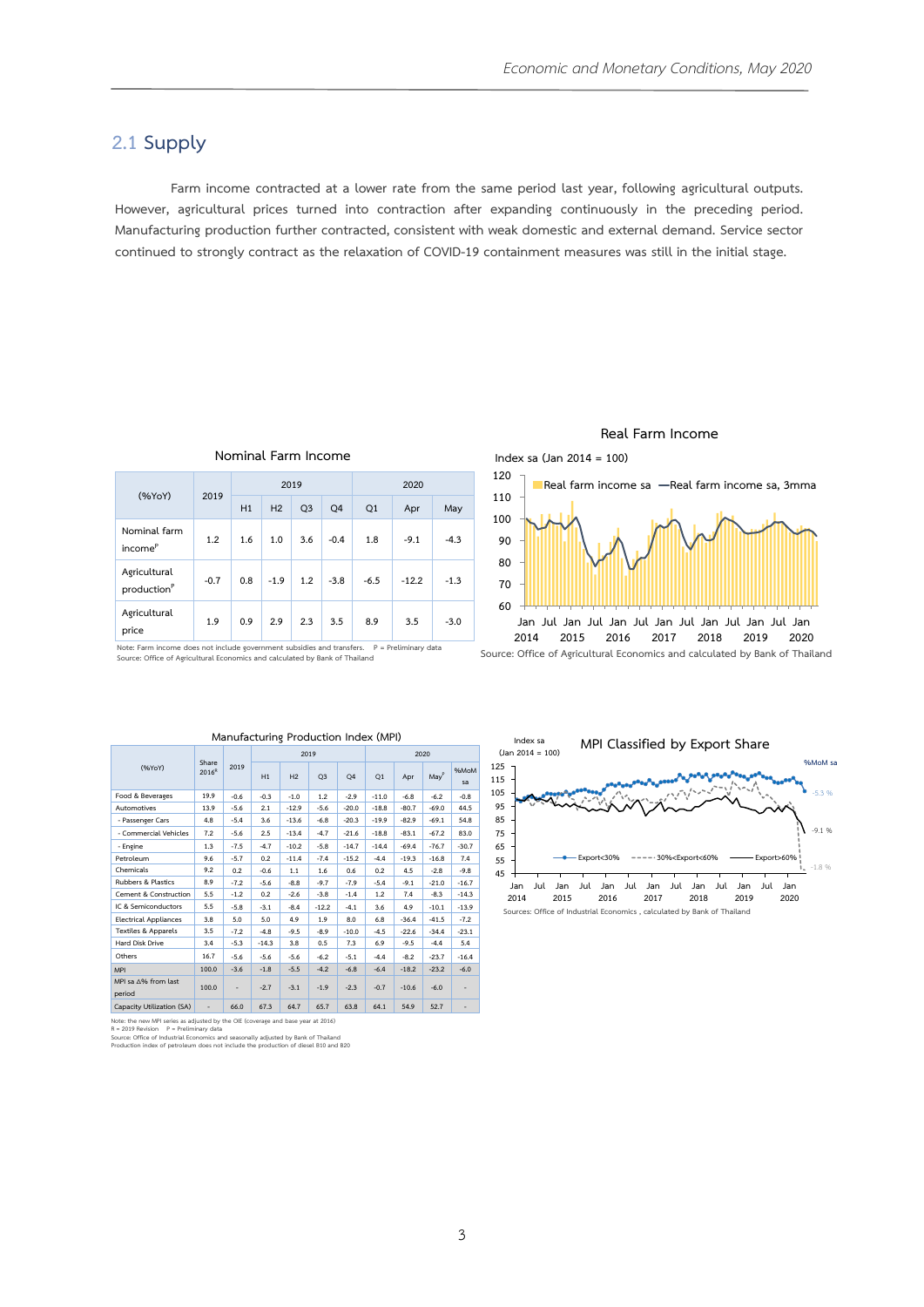

#### **Capacity Utilization (sa)**

|                              | Share             |      |                | 2019           |      | 2020 |      |                  |  |
|------------------------------|-------------------|------|----------------|----------------|------|------|------|------------------|--|
| (%)                          | 2016 <sup>R</sup> | Q1   | Q <sub>2</sub> | Q <sub>3</sub> | Q4   | Q1   | Apr  | May <sup>P</sup> |  |
| Food & Beverages             | 19.9              | 58.6 | 57.9           | 58.4           | 57.9 | 53.5 | 54.3 | 53.1             |  |
| Automotives                  | 13.9              | 86.8 | 85.7           | 78.9           | 71.2 | 70.9 | 17.7 | 26.1             |  |
| Petroleum                    | 9.6               | 86.1 | 82.4           | 77.9           | 70.5 | 80.8 | 74.8 | 81.3             |  |
| Chemicals                    | 9.2               | 78.4 | 79.8           | 79.7           | 76.9 | 76.2 | 81.8 | 76.0             |  |
| Rubbers & Plastics           | 8.9               | 50.5 | 49.3           | 49.7           | 49.5 | 49.3 | 47.4 | 40.9             |  |
| Cement & Construction        | 5.5               | 64.6 | 64.5           | 65.3           | 65.6 | 66.2 | 67.9 | 60.2             |  |
| IC & Semiconductors          | 5.5               | 73.4 | 70.8           | 68.4           | 71.1 | 79.9 | 77.8 | 68.8             |  |
| <b>Electrical Appliances</b> | 3.8               | 59.5 | 61.6           | 60.9           | 63.0 | 62.5 | 41.6 | 37.4             |  |
| Textiles & Apparels          | 3.5               | 55.8 | 54.7           | 53.9           | 52.7 | 53.6 | 47.0 | 36.9             |  |
| Hard Disk Drive              | 3.4               | 73.3 | 76.2           | 82.8           | 81.0 | 81.4 | 66.9 | 75.6             |  |
| Others                       | 16.7              | 57.8 | 57.3           | 56.4           | 57.1 | 55.8 | 54.4 | 45.8             |  |
| CAPU sa                      | 100.0             | 67.7 | 67.0           | 65.7           | 63.8 | 64.1 | 54.9 | 52.7             |  |

**Note: the new Capacity Utilization series as adjusted by the OIE (coverage and base year at 2016) R = 2019 Revision P = Preliminary data**

**Source: Office of Industrial Economics**



and business services<br>Non-market services covering public administration and defence, education, health, and social work<br>Source: Office of the National Economic and Social Development Board (NESDB), Ministry of Commerce, N

**Service Production Index (SPI) by Sector Index sa, 3mma (Jan 2014 = 100) Index sa, 3mma (Jan 2014 = 100)160 Transport (8%) Information (5%) 250 Trade (32%) Finance (14%)**<br>For Professional Services (4%) → Hotel & Restau **Professional Services (4%) Hotel & Restaurant (10%, RHS) 140 200 150 120** J.



Note : Latest data estimated by Bank of Thailand<br>Source: Office of the National Economic and Social Development Board (NESDB), Ministry of Commerce, National Statistical Office,<br>The Revenue Department, The Office of Indust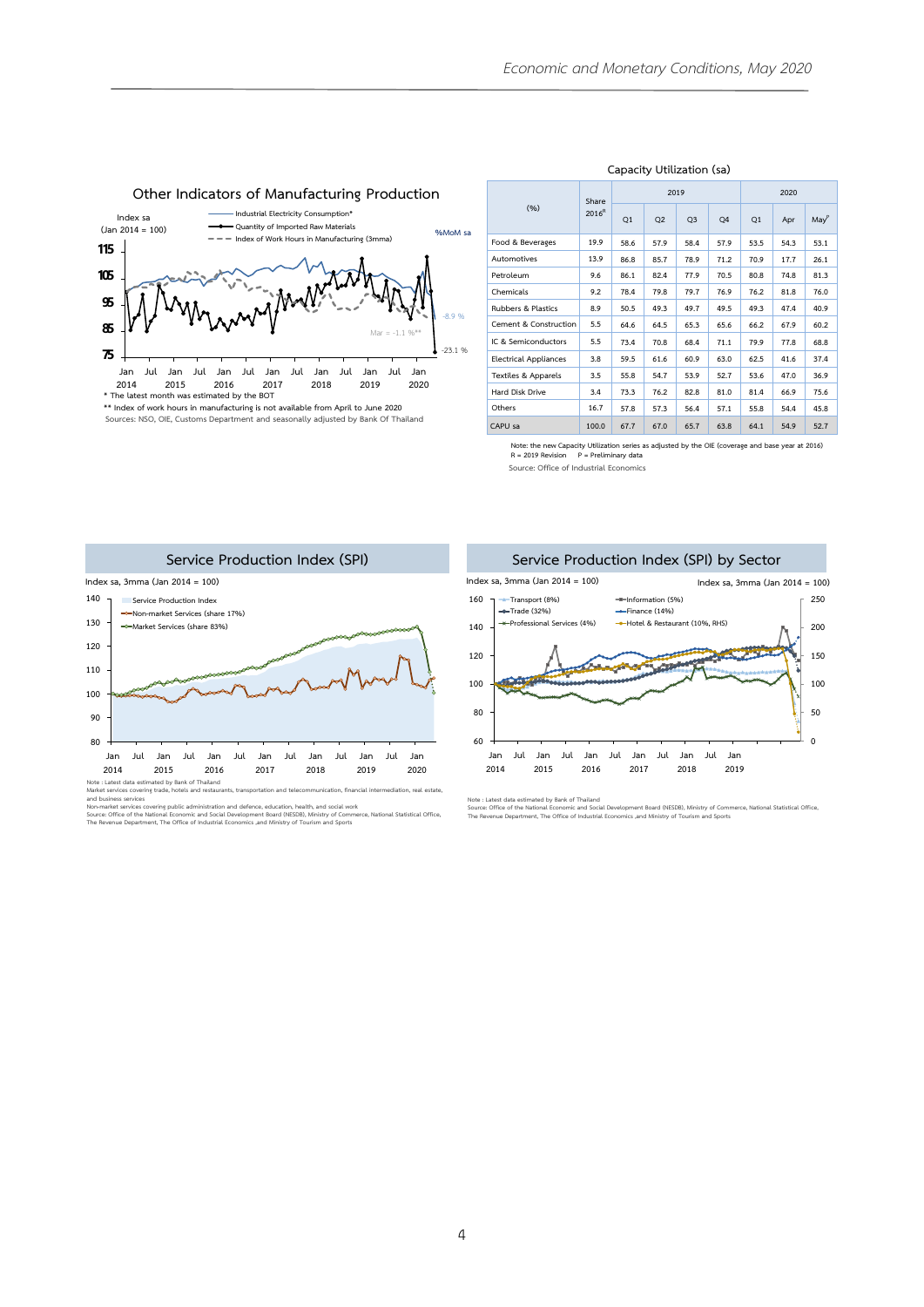### **2.2 Domestic Demand**

**Private consumption indicators continued to contract considerably from the same period last year, albeit at a slower pace after the relaxation of COVID-19 containment measures. Private investment indicators contracted at a higher rate, consistent with weak demand. Meanwhile, public spending, excluding transfers, remained flat compared with the same period last year.**

| <b>Private Consumption Indicators</b> |        |        |                |                |                |         |         |                       |            |  |  |  |
|---------------------------------------|--------|--------|----------------|----------------|----------------|---------|---------|-----------------------|------------|--|--|--|
|                                       |        |        | 2019           |                |                | 2020    |         |                       |            |  |  |  |
| %YoY                                  | 2019   | H1     | H <sub>2</sub> | Q <sub>3</sub> | O <sub>4</sub> | Q1      | Apr     | P<br>May <sup>'</sup> | %MoM<br>sa |  |  |  |
| Non-durables index                    | 2.3    | 3.1    | 1.4            | 1.6            | 1.1            | 1.1     | $-11.8$ | $-7.5$                | 6.4        |  |  |  |
| Semi-durables index                   | 0.5    | 1.2    | $-0.1$         | 0.7            | $-0.8$         | $-1.6$  | $-5.3$  | $-7.2$                | $-1.8$     |  |  |  |
| Durables index                        | $-2.0$ | 2.7    | $-6.2$         | $-3.1$         | $-8.8$         | $-12.0$ | $-37.5$ | $-32.0$               | 9.5        |  |  |  |
| Services index                        | 2.8    | 3.0    | 2.6            | 2.1            | 3.1            | $-10.0$ | $-30.9$ | $-29.7$               | 0.9        |  |  |  |
| (less) Net tourist spending           | 0.0    | $-0.3$ | 0.2            | 3.2            | $-2.4$         | $-41.0$ | $-89.0$ | $-86.8$               | 25.6       |  |  |  |
| PCI                                   | 2.5    | 3.5    | 1.6            | 1.3            | 1.9            | 1.6     | $-14.4$ | $-12.5$               | 3.0        |  |  |  |

**Note: %MoM is calculated from seasonally adjusted data P = Preliminary Data Source: Bank of Thailand**



### **Nielsen's FMCG Index & Fuel Index**



**Source: The Nielsen company and Department of Energy Business, calculated by Bank of Thailand** 

**Service Index\* & Net Tourist Spending Index\*\***



**\*\* Expenditure of non-resident in Thailand subtracted by expenditure of resident abroad Source: Bank of Thailand**

**Construction Materials Index . . 2. . . . . 2. -14.3 Real Imports of Capital Goods . . . . . .2 . 2 . -5.2 Real Domestic Machinery Sales** | -5.5 | -3.8 | -7.2 | -5.6 | -8.8 | 0.6 | -15.7 | -11.8 | 2.4

**Private Investment Indicators** 

**Motor Vehicles for Investment .** -3.0 **.** 2.4 **.** -8.7 **.** -2.5 **.** -15.4 **.** -11.7 **.** -25.4 **.** -34.7 . 10.6 Private Investment Index 2.7 -1.2 -4.0 -2.6 -5.2 -6.4 -10.0 -12.5 -2.2

**2 2020 H1 H2 Q3 Q4 Q1 Apr May<sup>P</sup> %MoM**

 $-3.9$   $-1.2$   $-6.5$   $-6.2$   $-6.9$   $-2.1$  0.4 0.3  $-0.6$ 



**Consumer Confidence Index**

**Diffusion Index, sa**

Note: %MoM is calculated from seasonally adjusted data P = Preliminary Data **Source: Bank of Thailand**

**% YoY 2019**

**Permitted Construction Area** 

**(9mma)**

**Newly Registered** 

#### **30 40 50 60 70 80 Jan 2014 Jul Jan 2015 Jul Jan 2016 Jul Jan 2017 Jul Jan 2018 Jul Jan 2019 Jul Jan 2020 Average 5 years = 76.2 Source: The University of the Thai Chamber of Commerce, calculated by Bank of Thailand**

### 5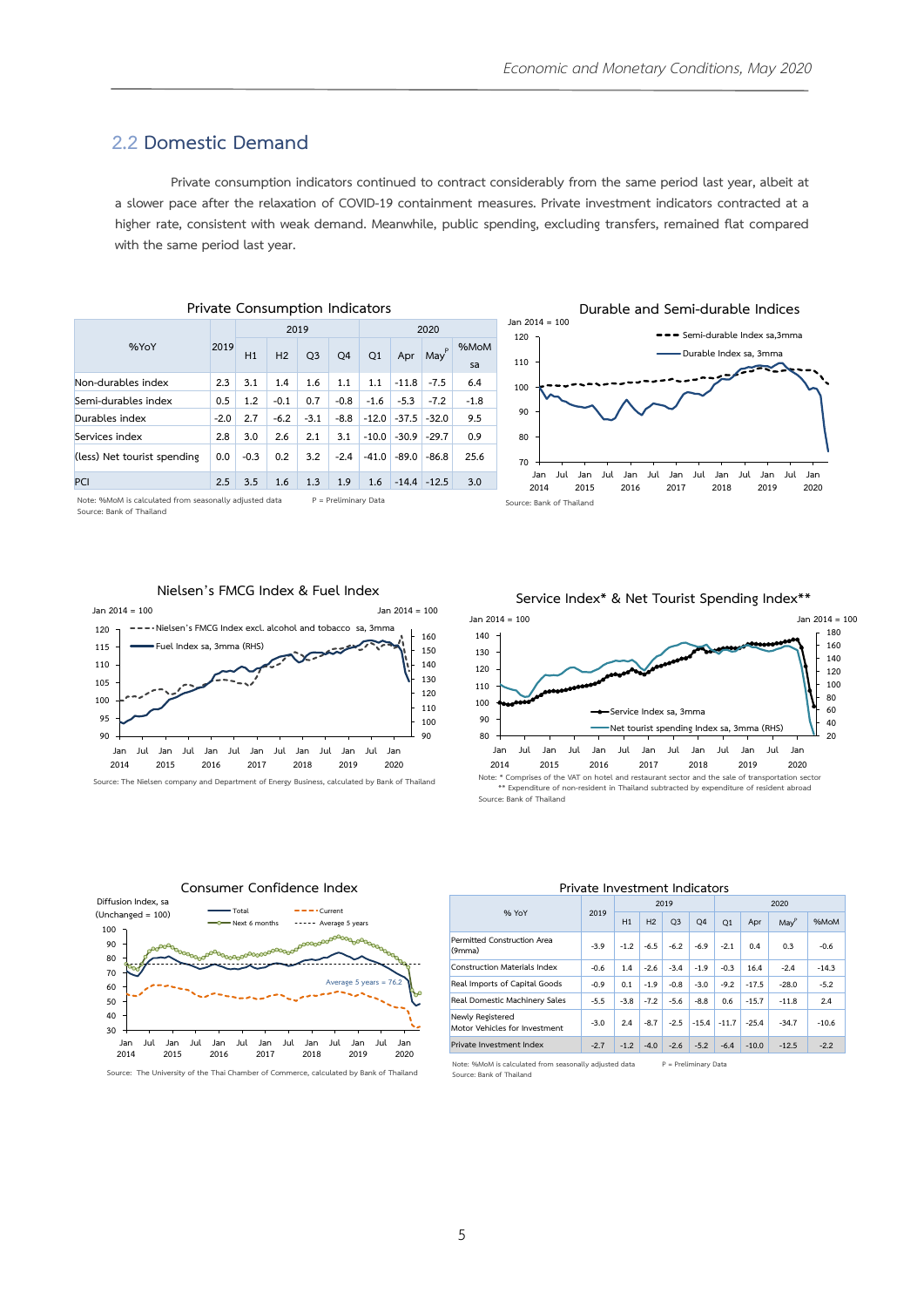

**Investment in Machinery and Equipment Index sa**

**Source: Department of Land Transport, Customs Department, Revenue Department, calculated by Bank of Thailand**



| stment in Machinery and Equipment<br>- Real Domestic Machinery Sales<br>l Imports of Capital Goods<br>Registered for Investment                                                                        | Index sa<br>$(Jan 2014=100)$<br>110<br>100<br>90                                  | Investment in Construction<br>Construction Materials Index<br>- Permitted Construction Area (RHS)<br>3 per. Mov. Avg. (Construction Materials Index)                                                               |                         |  |  |  |  |  |
|--------------------------------------------------------------------------------------------------------------------------------------------------------------------------------------------------------|-----------------------------------------------------------------------------------|--------------------------------------------------------------------------------------------------------------------------------------------------------------------------------------------------------------------|-------------------------|--|--|--|--|--|
| Jul<br>Jul<br>Jul<br>Jan<br>Jan<br>Jul<br>Jan<br>Jan<br>Jan<br>Jul<br>2016<br>2017<br>2018<br>2019<br>2020<br>.5<br>il terms.<br>f Land Transport, Customs Department, Revenue Department,<br>Thailand | 80<br>70<br>Jul<br>Jan<br>Jan<br>2014<br>2015<br>Note: All data is in real terms. | lul<br>lul<br>Jan<br>-lul<br>Jan<br>Jan<br>Jul<br>Jan<br>Jan<br>Jul<br>2016<br>2017<br>2018<br>2019<br>2020<br>Source: NSO, Department of Public Works and Town & Country Planning, calculated by Bank of Thailand | 5,000<br>4,500<br>4,000 |  |  |  |  |  |
| Business Sentiment Index                                                                                                                                                                               |                                                                                   | Fiscal Position (Cash basis)                                                                                                                                                                                       |                         |  |  |  |  |  |

|                               | Fiscal Position (Cash basis)                                                  |               |        |                |                         |                |           |          |        |        |                     |
|-------------------------------|-------------------------------------------------------------------------------|---------------|--------|----------------|-------------------------|----------------|-----------|----------|--------|--------|---------------------|
|                               |                                                                               |               |        |                | FY2019                  |                | FY2020    |          |        |        |                     |
| <b>Billion baht</b>           |                                                                               | FY2018 FY2019 | Q1     | Q <sub>2</sub> | Q <sub>3</sub>          | O <sub>4</sub> | Q1        | Q2       | Mar    | Apr    | May                 |
| Revenue                       | 2.513                                                                         | 2.540         | 615    | 551            | 777                     | 597            | 648       | 537      | 173    | 154    | 132                 |
| (%YoY)                        | (6.8)                                                                         | (1.1)         | (12.8) | (2.3)          | (2.5)                   | $(-11.1)$      | (5.4)     | $(-2.5)$ | (0.0)  |        | $(-18.8)$ $(-35.9)$ |
| Expenditure <sup>1/</sup>     | 2.882                                                                         | 2.975         | 924    | 719            | 654                     | 679            | 796       | 758      | 356    | 337    | 189                 |
| (%YoY)                        | (3.1)                                                                         | (3.2)         |        |                | $(-2.2)$ (19.9) (-10.5) | (11.9)         | $(-13.9)$ | (5.4)    | (58.0) | (28.5) | (15.4)              |
| <b>Budgetary B/L</b>          | $-368$                                                                        | $-435$        | $-309$ | $-168$         | 124                     | $-81$          | $-148$    | $-221$   | $-182$ | $-183$ | $-57$               |
| Non-Budgetary B/L             | $-28$                                                                         | 125           | $-28$  | $-21$          | 123                     | 52             | $-125$    | $-15$    | $-23$  | $-17$  | $-124$              |
| Cash B/L (CG)                 | $-396$                                                                        | $-310$        | $-337$ | $-190$         | 247                     | $-30$          | $-273$    | $-236$   | $-205$ | $-201$ | $-181$              |
| Primary balance <sup>2/</sup> | $-258$                                                                        | $-159$        | $-274$ | $-178$         | 313                     | $-20$          | $-207$    | $-227$   | $-200$ | $-198$ | $-178$              |
| Net Financing                 | 506                                                                           | 190           | 84     | 99             | $-38$                   | 45             | 76        | 111      | 54     | 162    | 294                 |
| Treasury B/L                  | 633                                                                           | 513           | 380    | 289            | 497                     | 513            | 316       | 191      | 191    | 152    | 266                 |
| Note: P = Preliminary data    | 1/ Includes cash payments for operating and purchase of non-financial assets, |               |        |                |                         |                |           |          |        |        |                     |

**except loan repayments 2/ Excludes loan principal and interest payment**







**State Owned Enterprises Capital Expenditure Billion baht**

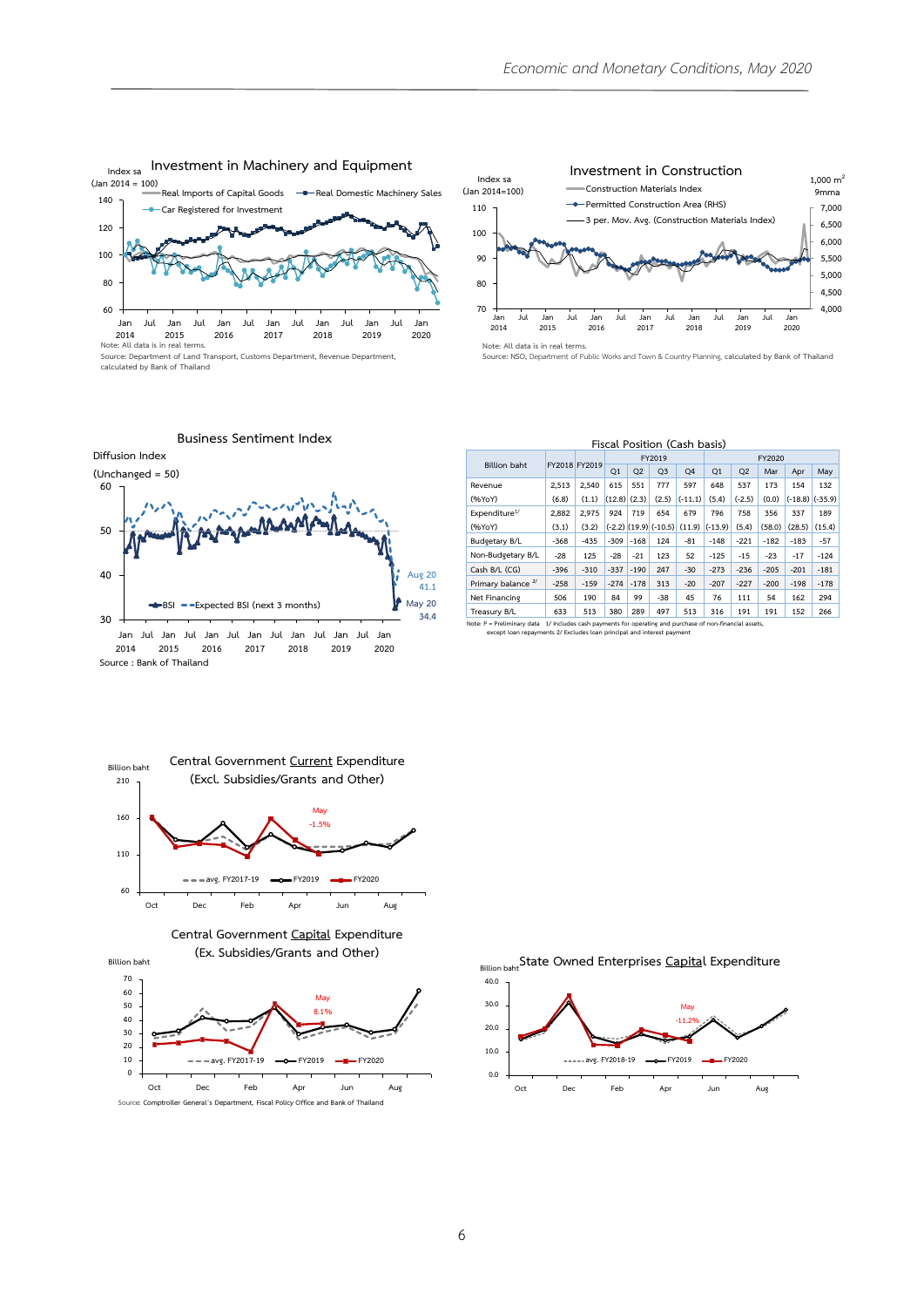## **2.3 The Global Economy and External Sector**

**The current account was nearly balanced after a deficit last month. The capital and financial accounts posted a surplus both from the asset and the liability positions.**





**Note: Thai export excludes gold. Indonesian export excludes oil&gas. Source: CEIC, Customs Department, calculated by Bank of Thailand**

|                                 | <b>Export Value</b><br>Apr 2020 = 17.9 Bn USD<br>May 2020 = 15.9 Bn USD |                   |                |                   |                |                 |                   |                 |         |                          |  |
|---------------------------------|-------------------------------------------------------------------------|-------------------|----------------|-------------------|----------------|-----------------|-------------------|-----------------|---------|--------------------------|--|
| Ex. gold = $15.4$ Bn USD        |                                                                         |                   |                |                   |                |                 |                   |                 |         | Ex. gold = $14.6$ Bn USD |  |
|                                 | Share                                                                   |                   |                | 2019 <sup>P</sup> |                |                 | 2020 <sup>P</sup> |                 |         |                          |  |
| %YoY                            | 2019                                                                    | 2019 <sup>P</sup> | H1             | H <sub>2</sub>    | Q <sub>3</sub> | O <sub>4</sub>  | O <sub>1</sub>    | Apr             | May     | May<br>(%MoM)            |  |
| Agriculture                     | 6.8                                                                     | $-8.4$            | $-3.6$         | $-13.4$           | $-8.9$         | $-17.8 - 10.5$  |                   | 3.3             | 24.4    | 10.1                     |  |
| Fisherv                         | 0.8                                                                     | $-6.5$            | $-12.0$        | $-1.2$            | $-2.8$         | 0.4             | $-6.7$            | 1.5             | $-21.6$ | $-15.4$                  |  |
| Manufacturing                   | 87.8                                                                    | $-3.9$            | $-3.5$         | $-4.2$            | $-4.9$         | $-3.4$          | $-3.0$            | $-12.0 - 31.7$  |         | $-16.5$                  |  |
| Agro-manufacturing              | 12.8                                                                    | 0.2               | $-2.2$         | 2.7               | $-0.1$         | 5.4             | 3.3               | 3.3             | $-11.5$ | $-7.2$                   |  |
| Electronics                     | 14.1                                                                    | $-6.7$            | $-10.4$        | $-3.0$            | $-6.7$         | 0.7             | 5.3               | 3.3             | $-17.0$ | $-14.1$                  |  |
| Electrical<br>Appliances        | 5.5                                                                     | 1.0               | $-1.4$         | 3.9               | 2.7            | 5.2             | 5.9               | $-19.8 - 28.2$  |         | $-5.6$                   |  |
| Automotive                      | 15.1                                                                    | $-3.1$            | $-3.2$         | $-3.1$            | $-0.5$         | $-5.8$          | $-7.2$            | $-48.9 - 57.2$  |         | $-15.9$                  |  |
| Machinery &<br>Equipment        | 8.4                                                                     | $-6.2$            | $-4.8$         | $-7.5$            | $-6.9$         | $-8.1$          | $-8.9$            | $-11.5$ $-34.0$ |         | $-19.6$                  |  |
| Petroleum Related               | 11.4                                                                    |                   | $-15.1 - 10.5$ | $-19.4$           |                | $-18.0$ $-20.8$ | $-9.9$            | $-28.7 - 31.4$  |         | $-4.0$                   |  |
| <b>Total (BOP Basis)</b>        | $100.0 - 3.3$                                                           |                   | $-4.0$         | $-2.7$            | $-0.3$         | $-5.2$          | 1.4               | $-3.3$          | $-23.6$ | $-16.4$                  |  |
| Ex. Gold                        |                                                                         | $-5.0$            | $-4.9$         | $-5.0$            | $-5.0$         | $-5.0$          | $-3.2$            | $-15.9 - 29.0$  |         | $-11.2$                  |  |
| Ex. Gold &<br>Petroleum Related |                                                                         | $-3.4$            | $-4.0$         | $-2.7$            | $-3.0$         | $-2.5$          | $-2.3$            | $-13.9 - 28.7$  |         | $-12.1$                  |  |

%MoM calculated from seasonally adjusted data. P = Preliminary data.<br>Note: Data above are recorded by custom basis, except total export value which is recorded by BOP basis.<br>Custom basis considers recording as goods pass t

| Apr 2020 = 15.3 Bn USD<br>May 2020 = 12,7 Bn USD                                      |               |                   |        |                   |                |         |                   |         |                 |                         |  |  |
|---------------------------------------------------------------------------------------|---------------|-------------------|--------|-------------------|----------------|---------|-------------------|---------|-----------------|-------------------------|--|--|
| Ex, Gold = $15.3$ Bn USD                                                              |               |                   |        |                   |                |         |                   |         |                 | Ex.Gold = $12.6$ Bn USD |  |  |
|                                                                                       |               |                   |        | 2019 <sup>P</sup> |                |         | 2020 <sup>P</sup> |         |                 |                         |  |  |
| %YoY                                                                                  | Share<br>2019 | 2019 <sup>p</sup> | H1     | H <sub>2</sub>    | Q <sub>3</sub> | Q4      | Q1                | Apr     | May             | May<br>(%MoM)           |  |  |
| Consumer                                                                              | 11.2          | 3.0               | 1.4    | 4.6               | 9.5            | 0.1     | $-1.6$            |         | $-17.7$ $-22.2$ | $-0.7$                  |  |  |
| Raw material &<br>Intermediate                                                        | 54.6          | $-7.2$            | $-3.3$ | $-10.9$           | $-7.7$         | $-14.1$ | $-0.1$            |         | $-11.6$ $-37.3$ | $-20.4$                 |  |  |
| o/w Fuel                                                                              | 14.7          | $-12.4$           | $-1.3$ | $-22.1$           | $-14.1$        | $-29.8$ | 4.9               | $-28.0$ | $-72.5$         | $-52.5$                 |  |  |
| o/w Raw mat &<br>Interm ex. Fuel                                                      | 39.9          | $-5.1$            | $-4.1$ | $-6.2$            | $-5.1$         | $-7.2$  | $-2.1$            | $-5.5$  | $-21.5$         | $-11.1$                 |  |  |
| Capital                                                                               | 23.5          | $-2.2$            | $-7.1$ | 2.9               | 3.9            | 2.0     | $-4.1$            |         | $-17.7$ $-27.5$ | $-2.1$                  |  |  |
| Others                                                                                | 10.7          | $-5.6$            | 6.5    | $-15.7$           | $-29.3$        | 3.8     | $-6.4$            | $-46.1$ | $-48.3$         | $-16.4$                 |  |  |
| Total (BOP Basis) 100.0                                                               |               | $-5.6$            | $-3.5$ | $-7.6$            | $-7.2$         | $-8.0$  | $-1.0$            |         | $-17.0$ $-34.2$ | $-13.3$                 |  |  |
| Ex. Gold                                                                              |               | $-4.1$            | $-2.3$ | $-5.9$            | $-3.0$         | $-8.7$  | $-1.6$            |         | $-13.8 - 32.9$  | $-13.5$                 |  |  |
| Ex.Gold&Fuel<br>04 Metal entertaked from concomplicadizated data D - Drollectons data |               | $-2.3$            | $-2.5$ | $-2.0$            | $-0.4$         | $-3.7$  | $-3.0$            |         | $-10.9$ $-23.0$ | $-7.2$                  |  |  |

**Import Value**

%MoM calculated from seasonally adjusted data. P = Preliminary data.<br>Note: 1/ Data above are recorded by custom basis, except total import value which is recorded by BOP basis.<br>Custom basis considers recording as goods pas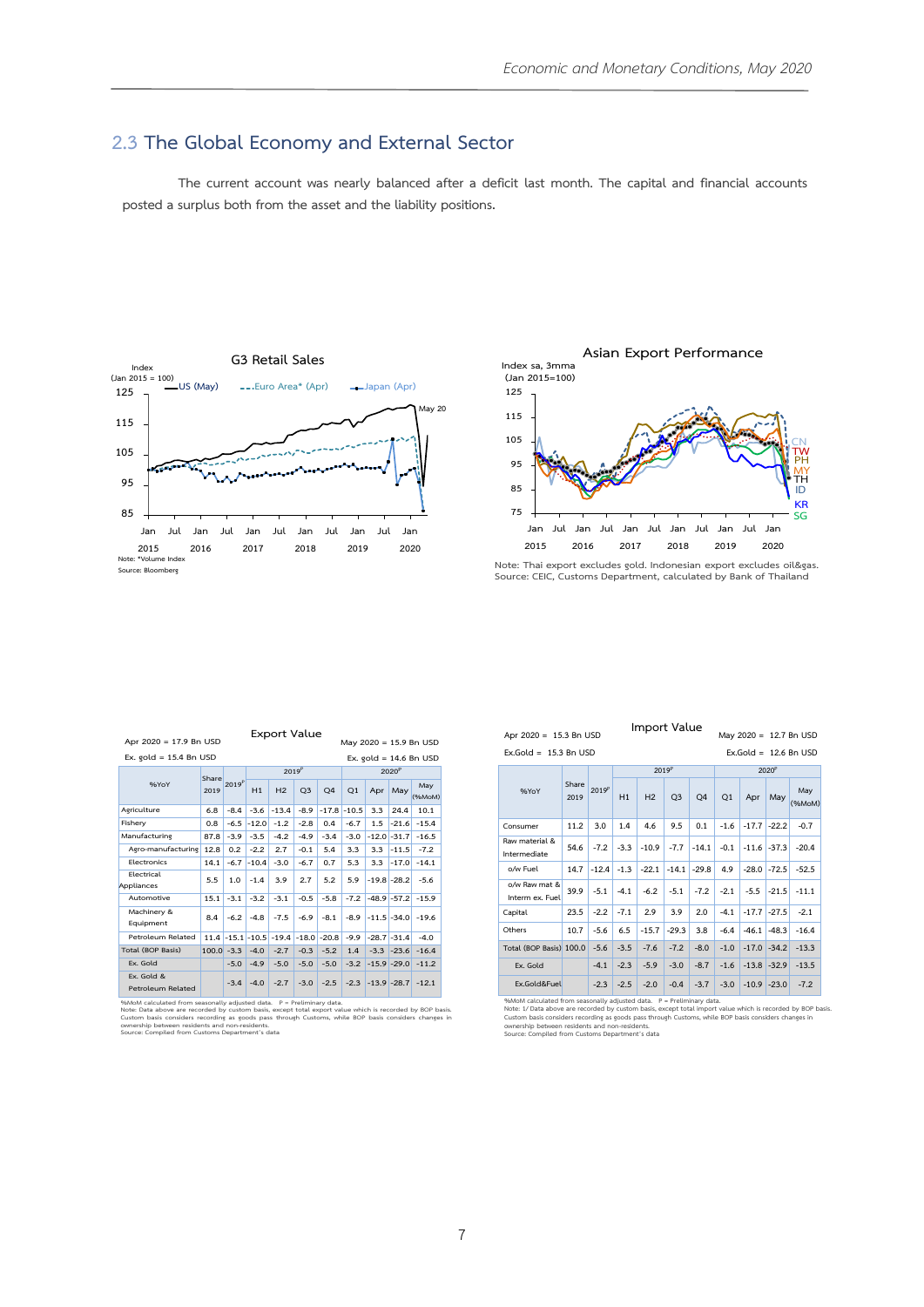| Millions of USD              | 2019 <sup>P</sup> |          |                | 2019 <sup>P</sup> |                | 2020 <sup>P</sup> |          |          |            |  |
|------------------------------|-------------------|----------|----------------|-------------------|----------------|-------------------|----------|----------|------------|--|
|                              |                   | H1       | H <sub>2</sub> | Q <sub>3</sub>    | O <sub>4</sub> | Q1                | Apr      | May      | <b>YTD</b> |  |
| 1. Assets                    | $-17.762$         | $-9,348$ | $-8,414$       | $-219$            | $-8,194$       | $-2,845$          | 7,602    | 1,781    | 6,538      |  |
| <b>TDI</b>                   | $-14,920$         | $-8.256$ | $-6.664$       | $-3.909$          | $-2.755$       | $-6.410$          | 1.649    | $-1.578$ | $-6.340$   |  |
| - Equity                     | $-4.583$          | $-3.176$ | $-1.408$       | $-389$            | $-1.018$       | $-1.781$          | $-179$   | $-2.547$ | $-4.508$   |  |
| - Reinvestment of earnings   | $-1.051$          | $-752$   | $-299$         | $-207$            | $-92$          | $-312$            | $-126$   | $-126$   | $-564$     |  |
| Thai portfolio investment    | $-8.060$          | $-1.873$ | $-6.188$       | $-2.622$          | $-3,566$       | 52                | 891      | $-20$    | 923        |  |
| - Equity security investment | $-2,542$          | $-121$   | $-2.420$       | $-788$            | $-1,632$       | 389               | $-374$   | $-504$   | $-489$     |  |
| - Debt security investment   | $-5.519$          | $-1.751$ | $-3.767$       | $-1.834$          | $-1.934$       | $-337$            | 1.265    | 484      | 1.412      |  |
| Loans                        | 822               | 1,237    | $-415$         | 728               | $-1.143$       | $-703$            | $-971$   | 184      | $-1.490$   |  |
| Other investments            | 4.396             | $-457$   | 4,853          | 5,584             | $-731$         | 4,217             | 6.033    | 3.195    | 13,445     |  |
| - Trade credits              | $-832$            | $-590$   | $-242$         | $-264$            | 22             | 531               | 1.718    | 1.088    | 3.338      |  |
| - Deposits abroad            | $-435$            | $-3.702$ | 3.267          | 4.905             | $-1.637$       | 2.845             | 3.575    | 1.739    | 8.159      |  |
| 2. Liabilities               | 2,757             | 1,708    | 1,049          | $-923$            | 1,972          | $-4,059$          | $-1,098$ | 507      | $-4,651$   |  |
| <b>FDI</b>                   | 6.130             | 2.744    | 3.386          | 4.425             | $-1.040$       | 3.642             | 735      | 530      | 4.907      |  |
| - Eauity                     | 3.143             | 775      | 2.368          | 2.529             | $-161$         | 1.332             | 445      | 329      | 2.106      |  |
| - Reinvestment of earnings   | 3,682             | 2.629    | 1,053          | 87                | 966            | 1.974             | 267      | 267      | 2.509      |  |
| Foreign portfolio investment | $-946$            | 1,287    | $-2,233$       | $-3,685$          | 1,452          | $-7,281$          | $-2,118$ | $-1,187$ | $-10,586$  |  |
| - Equity security investment | 56                | 840      | $-784$         | $-1.117$          | 333            | $-3.651$          | $-1.407$ | $-987$   | $-6.045$   |  |
| - Debt security investment   | $-1.002$          | 447      | $-1.449$       | $-2,568$          | 1.119          | $-3.630$          | $-711$   | $-200$   | $-4.541$   |  |
| Loans                        | 1.852             | $-1.064$ | 2.916          | 801               | 2,115          | 725               | 1.176    | 1.728    | 3.629      |  |
| Other investments            | $-4.280$          | $-1.260$ | $-3.020$       | $-2.464$          | $-556$         | $-1,144$          | $-893$   | $-564$   | $-2.601$   |  |
| - Trade credits              | $-1.701$          | $-623$   | $-1.078$       | $-1,313$          | 236            | $-135$            | 289      | $-278$   | $-124$     |  |
| - Deposits abroad            | 945               | 838      | 107            | $-101$            | 208            | 664               | $-426$   | $-282$   | $-43$      |  |
| Total financial flows (1+2)  | $-15.005$         | $-7.640$ | $-7.365$       | $-1.143$          | $-6.222$       | $-6.903$          | 6.504    | 2.287    | 1.888      |  |

**Net Financial Flows**

**Source: Bank of Thailand P = Preliminary data E = Estimated data**

**Balance of Payments**

| <b>Billion USD</b>               | 2019 <sup>P</sup> |        | 2019 <sup>P</sup> |                |                | 2020 <sup>P</sup> |         |                  |            |
|----------------------------------|-------------------|--------|-------------------|----------------|----------------|-------------------|---------|------------------|------------|
|                                  |                   | H1     | H <sub>2</sub>    | O <sub>3</sub> | O <sub>4</sub> | Q1                | Apr     | May <sup>E</sup> | <b>YTD</b> |
| Trade Balance                    | 26.7              | 12.7   | 14.0              | 8.1            | 6.0            | 8.0               | 2.5     | 3.2              | 13.8       |
| Exports (f.o.b.)                 | 242.7             | 120.6  | 122.1             | 63.1           | 59.0           | 60.9              | 17.9    | 15.9             | 94.6       |
| %YoY                             | $-3.3$            | $-4.0$ | $-2.7$            | $-0.3$         | $-5.2$         | 1.4               | $-3.3$  | $-23.6$          | $-4.7$     |
| Imports (f.o.b.)                 | 216.0             | 107.9  | 108.1             | 55.1           | 53.0           | 52.8              | 15.3    | 12.7             | 80.8       |
| %YoY                             | $-5.6$            | $-3.5$ | $-7.6$            | $-7.2$         | $-8.0$         | $-1.0$            | $-17.0$ | $-34.2$          | $-11.3$    |
| Net Services, Income & Transfers | 11.6              | 5.2    | 6.5               | 1.7            | 4.7            | 0.9               | $-3.2$  | $-3.1$           | $-5.4$     |
| <b>Current Account</b>           | 38.4              | 17.9   | 20.5              | 9.8            | 10.7           | 8.9               | $-0.7$  | 0.1              | 8.3        |
| Capital and Financial Account    | $-15.0$           | $-7.6$ | $-7.4$            | $-1.1$         | $-6.2$         | $-6.9$            | 6.5     | 2.3              | 1.9        |
| Overall Balance                  | 13.6              | 5.6    | 8.0               | 6.8            | 1.3            | 4.5               | 6.4     | 1.1              | 12.0       |

**Cource:** Bank of Thailand P = Preliminary data E = Estimated data

| %YoY                                 |        |        |                | 2019           |                |         | 2020     |          |
|--------------------------------------|--------|--------|----------------|----------------|----------------|---------|----------|----------|
| (Share in 2019)                      | 2019   | H1     | H <sub>2</sub> | Q <sub>3</sub> | O <sub>4</sub> | Q1      | Apr      | MayP     |
| China (27.6%)                        | 4.4    | $-4.7$ | 16.1           | 17.3           | 14.7           | $-60.0$ | $-100.0$ | $-100.0$ |
| Malaysia (10.5%)                     | 3.3    | 8.7    | $-0.9$         | $-0.6$         | $-1.2$         | $-32.4$ | $-100.0$ | $-100.0$ |
| Asia ex. China &<br>Malaysia (30.4%) | 6.1    | 6.3    | 5.8            | 6.4            | 5.3            | $-35.5$ | $-100.0$ | $-100.0$ |
| Russia (3.7%)                        | 0.7    | $-3.0$ | 5.8            | $-2.9$         | 8.5            | $-4.6$  | $-100.0$ | $-100.0$ |
| Europe ex. Russia<br>(13.2%)         | $-1.0$ | $-1.3$ | $-0.6$         | $-2.1$         | 0.4            | $-18.5$ | $-100.0$ | $-100.0$ |
| India (5.0%)                         | 25.1   | 24.3   | 25.8           | 28.8           | 23.1           | $-41.9$ | $-100.0$ | $-100.0$ |
| Others (9.6%)                        | $-0.7$ | $-0.4$ | $-0.9$         | $-4.0$         | 2.0            | $-36.2$ | $-100.0$ | $-100.0$ |
| Total                                | 4.2    | 1.8    | 6.8            | 7.2            | 6.4            | $-38.0$ | $-100.0$ | $-100.0$ |
| (million persons)                    | (39.8) | (19.8) | (20.0)         | (9.7)          | (10.3)         | (6.7)   | (0,0)    | (0.0)    |

**Inbound Tourists by Country of Origin**

**Source: Ministry of Tourism and Sports**

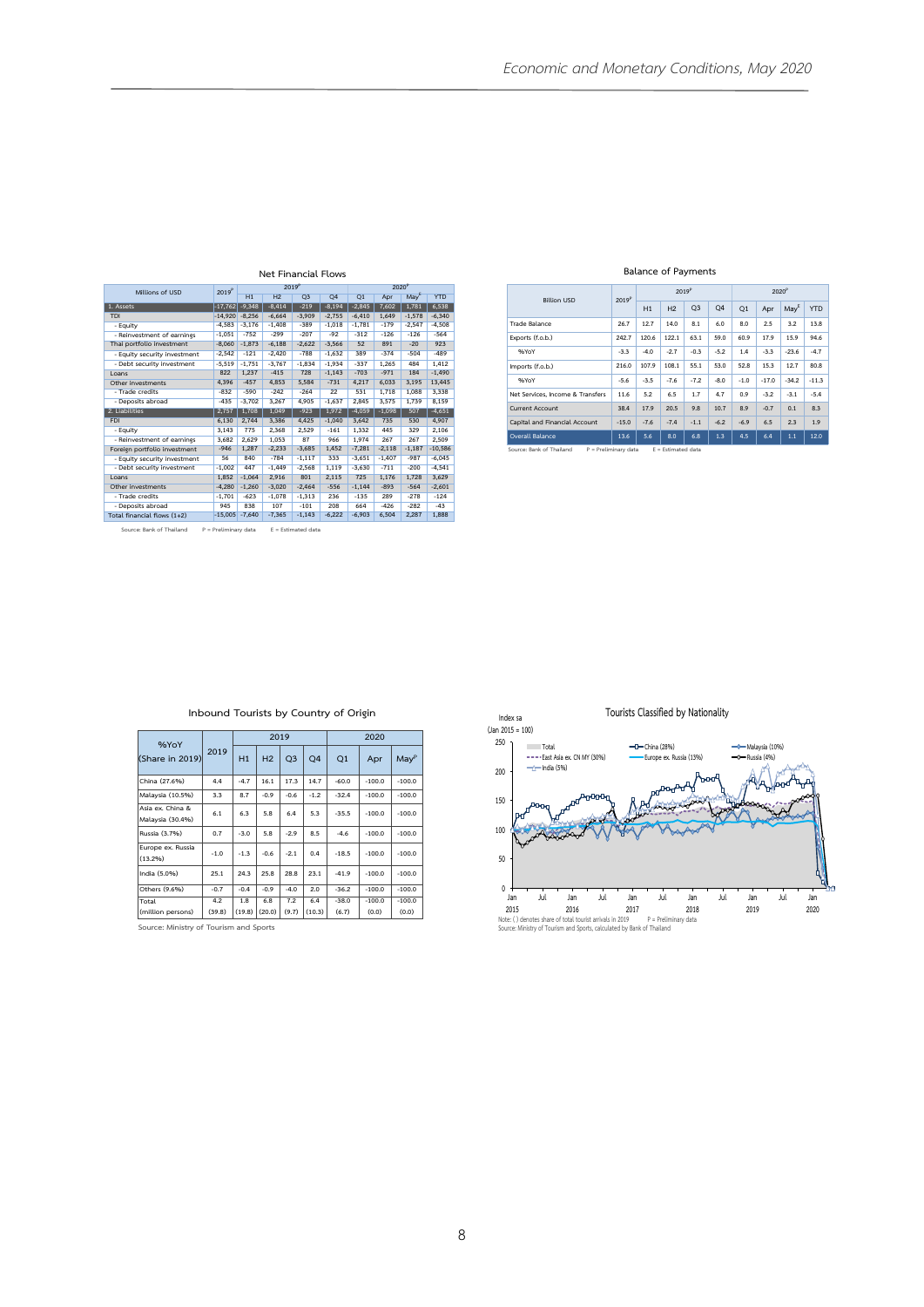### **2.4 Monetary and Financial Conditions**

 **extended to private sector expanded from the previous month, but at a slower pace, from corporate loans. Total corporate financing decreased compared with the previous month from debt securities. New loans The monthly average of Thai baht against the U.S. dollar in May 2020 and the NEER appreciated compared with the previous month.**

| % p.a.                                     | 2018 | O1/19 | O2/19 | O <sub>3/19</sub> | O4/19 | May 20 | 25 Jun 20 |
|--------------------------------------------|------|-------|-------|-------------------|-------|--------|-----------|
| 12-month deposit rate                      |      |       |       |                   |       |        |           |
| Average of 5 largest Thai banks**          | 1.37 | 1.42  | 1.46  | 1.45              | 1.33  | 0.54   | 0.49      |
| Average of other Thai banks                | 1.46 | 1.48  | 1.48  | 1.54              | 1.51  | 1.13   | 1.00      |
| Average of foreign branches and subsidiary | 1.11 | 1.19  | 1.19  | 1.17              | 1.11  | 0.66   | 0.60      |
| <b>MLR</b>                                 |      |       |       |                   |       |        |           |
| Average of 5 largest Thai banks            | 6.28 | 6.28  | 6.28  | 6.28              | 6.08  | 5.36   | 5.36      |
| Average of other Thai banks                | 7.31 | 7.31  | 7.31  | 7.31              | 7.31  | 6.75   | 6.71      |
| Average of foreign branches and subsidiary | 7.58 | 7.58  | 7.58  | 7.58              | 7.59  | 6.91   | 6.91      |
| <b>MRR</b>                                 |      |       |       |                   |       |        |           |
| Average of 5 largest Thai banks            | 7.19 | 7.19  | 7.19  | 6.94              | 6.89  | 6.00   | 6.00      |
| Average of other Thai banks                | 8.46 | 8.47  | 8.50  | 8.35              | 8.31  | 7 22   | 7.12      |
| Average of foreign branches and subsidiary | 8.54 | 8.54  | 8.54  | 8.54              | 8.44  | 7.89   | 7.89      |

**Commercial Bank Interest Rates\***

**Government Bond Yields**



End of Period

\*\* Bangkok Bank, Krung Thai Bank, Kasikorn Bank, Siam Commercial Bank and Bank of Ayudhya ne:<br>Bank of



Note: (1) Business credits : net changes in outstanding loans extended by other depository corporations, other financial corporations, non-residents and others;

(2) Debt : net changes in outstanding bonds (market value);

(3) Equity : new issuance at par value

Sources: Bank of Thailand, ThaiBMA, SET



Note: net changes in outstanding loans extended by other depository corporations, other financial corporations, non-residents and others.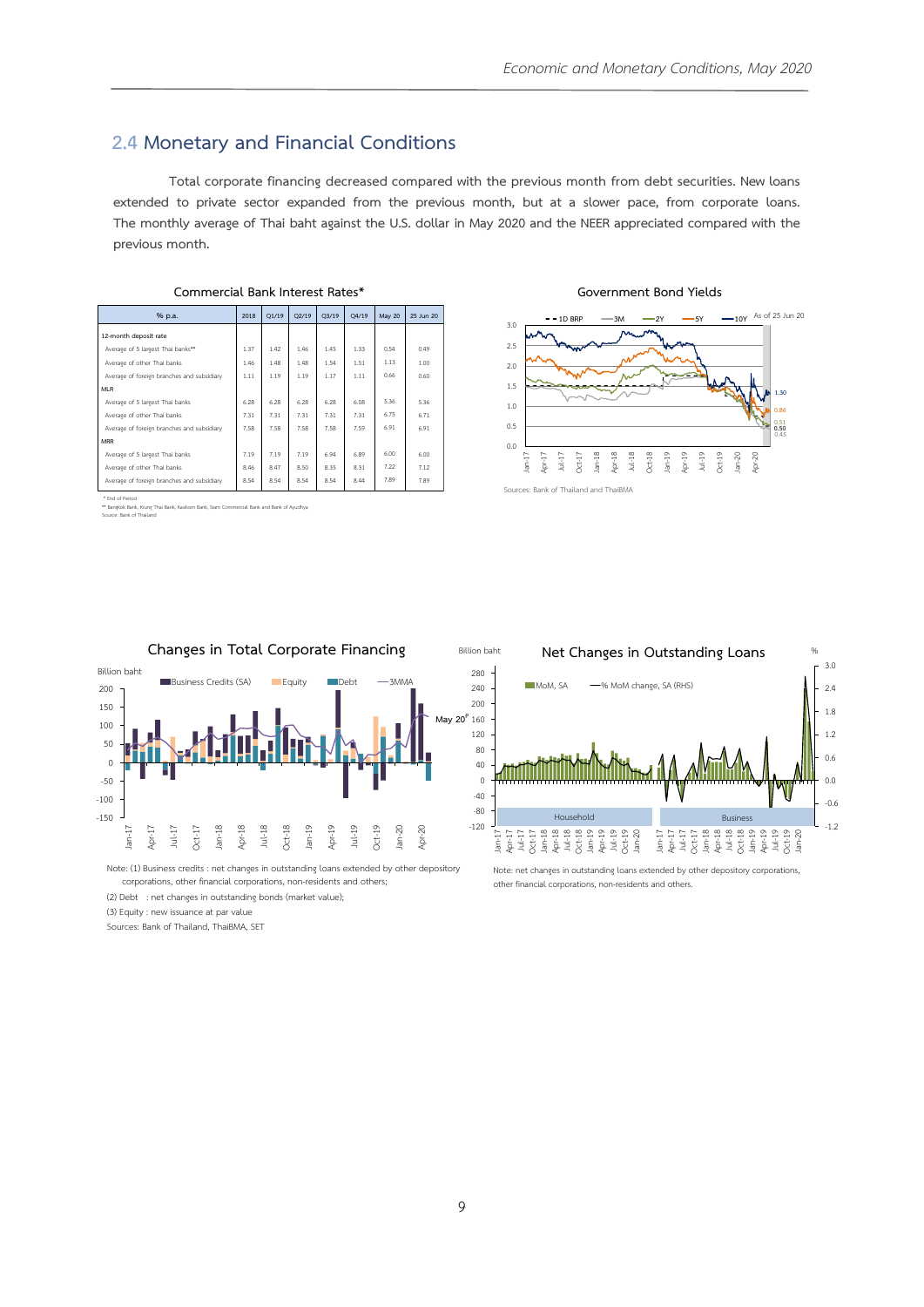



**Regional Exchange Rate Volatility**



Sources: Reuters, Bank of Thailand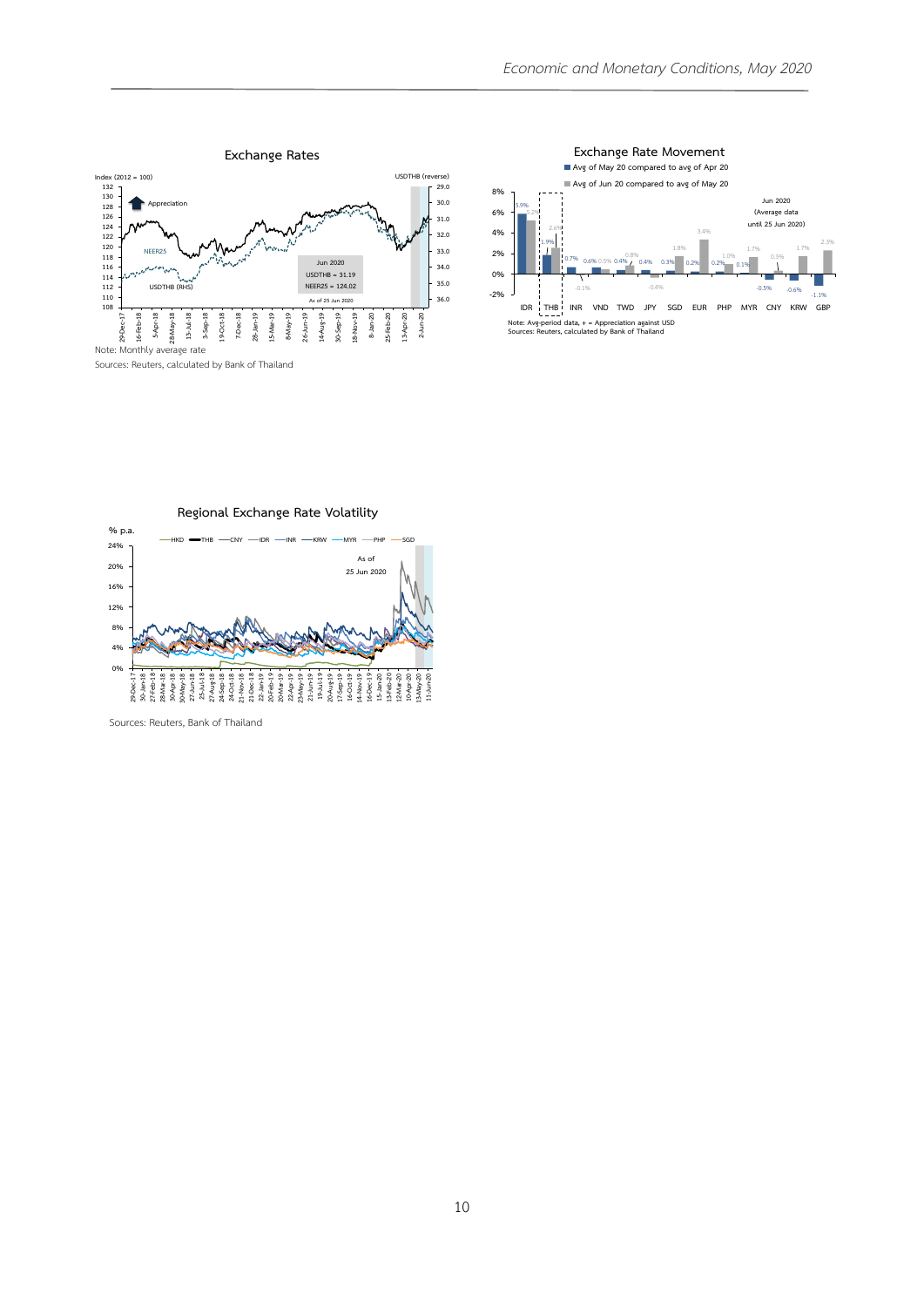### **2.5 Financial stability**

**Headline inflation was more negative stemming from the decline in fresh food prices and core inflation. Labor market was more vulnerable. External stability remained resilient, providing sufficient cushion against global financial market volatility.**





**Ratio of Jobless Claims to Total Contributors in Section 33** 



**<sup>\*\* 2020, 5-</sup>month average**

**Lost Working Hours Index (Man-Month\*) from the Temporary Suspension of Business (Section 75\*\*)**



**Number of days in a month)**

**\*\* The Section 75 number is calculated by summarizing firms and employees** 

**reported to the Ministry of Labour for the temporary suspension of business. Source: Department of Labour Protection and Welfare, Ministry of Labour, calculated by Bank of Thailand**

**Source: Social Security office, calculated by Bank of Thailand**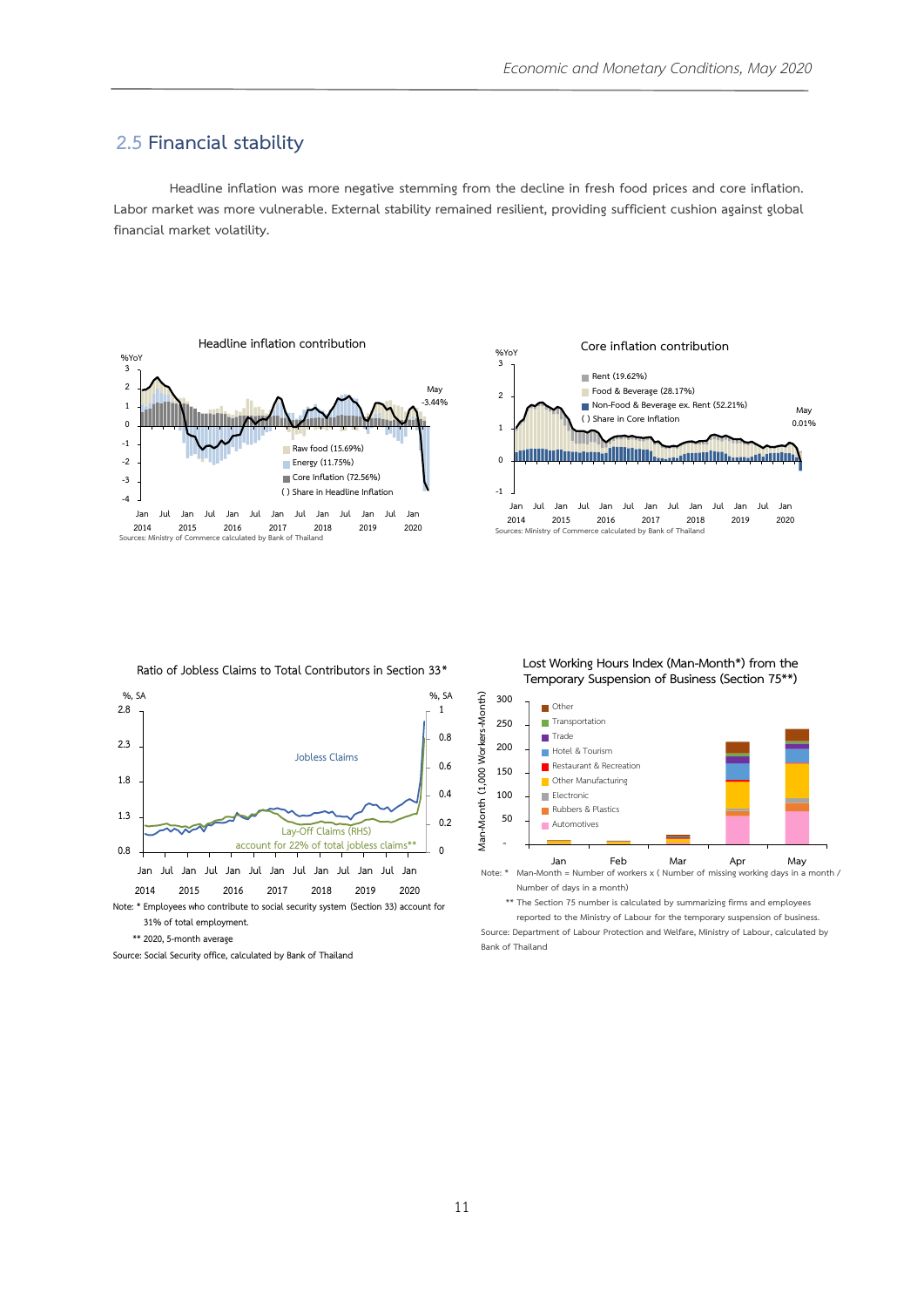#### **External Debt Outstanding**

| <b>Billion USD</b>                     |       | 2019 <sup>p</sup><br>2019 <sup>P</sup> |      |                                           |           | 2020 <sup>p</sup> |      |      | Change<br>May20- |
|----------------------------------------|-------|----------------------------------------|------|-------------------------------------------|-----------|-------------------|------|------|------------------|
|                                        |       | H1                                     | H2   | O <sub>3</sub>                            | <b>O4</b> | O1                | Apr  | MayE | Apr20            |
| 1. General government                  | 34.2  | 33.0                                   | 34.2 | 34.0                                      | 34.2      | 29.7              | 30.0 | 30.2 | 0.2              |
| 2. Central Bank*                       | 3.8   | 5.6                                    | 3.8  | 4.1                                       | 3.8       | 2.5               | 2.5  | 2.5  | 0.0              |
| 3. Other Depository Corporations (ODC) | 37.7  | 36.6                                   | 37.7 | 36.4                                      | 37.7      | 38.7              | 38.7 | 39.4 | 0.8              |
| 4. Other Sectors                       | 95.7  | 91.5                                   | 95.7 | 92.7                                      | 95.7      | 94.5              | 95.5 | 96.6 | 1.1              |
| - Other Financial Corporations (OFC)   | 19.8  | 17.0                                   | 19.8 | 18.7                                      | 19.8      | 19.7              | 19.5 | 19.8 | 0.3              |
| - Non Financial Corporations (NFC)     | 75.9  | 74.5                                   | 75.9 | 74.0                                      | 75.9      | 74.8              | 75.9 | 76.8 | 0.8              |
| O/W Foreign Trade Credit               | 23.6  | 24.9                                   | 23.6 | 23.4                                      | 23.6      | 23.2              | 23.5 | 23.2 | $-0.3$           |
| 5. Total                               | 171.4 |                                        |      | 166.7 171.4 167.2 171.4 165.5 166.6 168.7 |           |                   |      |      | 2.1              |
| Short-term (%)                         | 35.0  | 37.5                                   | 35.0 | 35.4                                      | 35.0      | 36.0              | 36.2 | 36.3 |                  |
| Lone-term (%)                          | 65.0  | 62.5                                   | 65.0 | 64.6                                      | 65.0      | 64.0              | 63.8 | 63.7 |                  |

Note: \*including BOT bonds held by non-residents and SDRs allocations by IMF Source : Bank of Thailand P=Preliminary data E=Estimated data

#### **External Stability Indicators**

|                                        |                    |                   |      |                | 2019 <sup>p</sup> | 2020 <sup>P</sup> |                |      |                  |
|----------------------------------------|--------------------|-------------------|------|----------------|-------------------|-------------------|----------------|------|------------------|
|                                        | Criteria           | 2019 <sup>P</sup> | H1   | H <sub>2</sub> | O <sub>3</sub>    | <b>O4</b>         | O <sub>1</sub> | Apr  | May <sup>E</sup> |
| Solvency Indicators                    |                    |                   |      |                |                   |                   |                |      |                  |
| Current Account / GDP (%)              | $> -2$             | 7.0               | 6.7  | 7.3            | 72                | 7.5               | 6.6            |      |                  |
| Debt / GDP (%)                         | $< 80^{3/}$        | 34.1              | 34.7 | 34.1           | 34.1              | 34.1              | 32.4           |      |                  |
| Debt / XGS <sup>1/</sup> (%)           | < 220 <sup>3</sup> | 53.7              | 53.5 | 53.7           | 52.9              | 53.7              | 51.7           | 52.2 | 53.2             |
| Debt Service Ratio (%)                 | < 20               | 6.8               | 6.9  | 6.8            | 6.0               | 7.6               | 5.8            |      |                  |
| Liquidity Indicators                   |                    |                   |      |                |                   |                   |                |      |                  |
| Gross Reserves / ST Debt               | $>1$ time          | 3.7               | 3.5  | 3.7            | 3.7               | 3.7               | 3.8            | 3.9  | 3.9              |
| Gross Reserves / Imports <sup>2/</sup> | > 3 times          | 9.8               | 92   | 9.8            | 9.5               | 9.8               | 10.0           | 10.6 | 11.0             |
| ST Debt / Total Debt (%)               |                    | 35.0              | 37.5 | 35.0           | 35.4              | 35.0              | 36.0           | 36.2 | 36.3             |

Note: <sup>V</sup> XGS – Export of Goods and Services (3-year average)<br>
<sup>2/</sup> Monthly Import of Goods and Services (1-year average)<br>
<sup>3/</sup> Severely indebted countries<br>
Source : Bank of Thailand P=Preliminary data E=Estimated data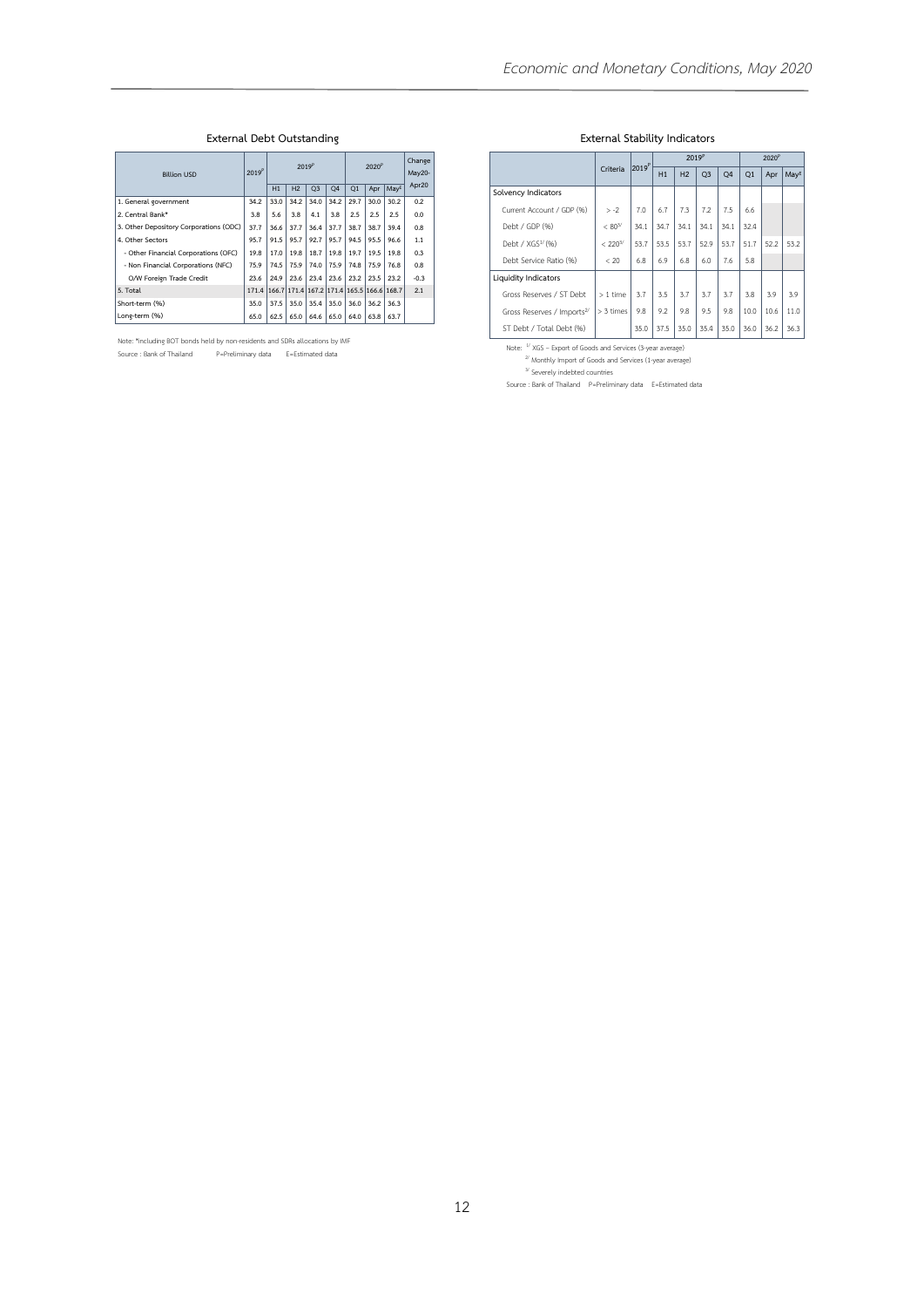# **3. Link to related statistics and contents**

### **Agricultural sector**

Agricultural prices: [Agricultural prices](http://www.oae.go.th/view/1/%E0%B8%A3%E0%B8%B2%E0%B8%84%E0%B8%B2%E0%B8%AA%E0%B8%B4%E0%B8%99%E0%B8%84%E0%B9%89%E0%B8%B2%E0%B9%80%E0%B8%81%E0%B8%A9%E0%B8%95%E0%B8%A3/TH-TH)

Agricultural production: [Agricultural products](http://www.oae.go.th/view/1/%E0%B8%82%E0%B9%89%E0%B8%AD%E0%B8%A1%E0%B8%B9%E0%B8%A5%E0%B8%81%E0%B8%B2%E0%B8%A3%E0%B8%9C%E0%B8%A5%E0%B8%B4%E0%B8%95%E0%B8%AA%E0%B8%B4%E0%B8%99%E0%B8%84%E0%B9%89%E0%B8%B2%E0%B9%80%E0%B8%81%E0%B8%A9%E0%B8%95%E0%B8%A3/TH-TH)

More information: Office Of Agricultural Economics [www.oae.go.th](http://www.oae.go.th/)

### **Manufacturing sector**

Manufacturing production: [Manufacturing production index \(MPI\)](http://www.oie.go.th/en/academic/index)

Capacity utilization rate: [Capacity utilization rate](http://www.oie.go.th/en/academic/index)

More information: Office of Industrial Economics [www.oie.go.th](http://www.oie.go.th/en)

### **Real estate sector**

Property Indicators: **Property Indicators (EC\_EI\_009\_S2)** 

More information: Real Estate Information Center [www.reic.or.th/](http://www.reic.or.th/InfoService/InfoMain.aspx)

### **Public finance**

Central government revenue: [Government revenue](http://www.fpo.go.th/main/Statistic-Database.aspx)

Central government expenditure (GFSM2001): [Government expenditure \(EC\\_PF\\_011\)](http://www2.bot.or.th/statistics/BOTWEBSTAT.aspx?reportID=700&language=ENG)

Fiscal Position (GFSM2001): Fiscal position in [cash basis \(EC\\_PF\\_009\)](http://www2.bot.or.th/statistics/BOTWEBSTAT.aspx?reportID=698&language=ENG)

More information: Fiscal Policy Office [www.fpo.go.th](http://www.fpo.go.th/main/?lang=en-us)

### **Labor market**

Labor force survey: [Labor force survey](http://www2.bot.or.th/statistics/BOTWEBSTAT.aspx?reportID=638&language=eng) (EC\_RL\_009\_S4)

Employment: [Number of employed persons classified by occupation](http://www2.bot.or.th/statistics/BOTWEBSTAT.aspx?reportID=629&language=eng) (EC\_RL\_012)

Average wage: **[Average wage classified by industry \(EC\\_RL\\_](http://www2.bot.or.th/statistics/BOTWEBSTAT.aspx?reportID=636&language=eng)014\_S2)** 

More information: National Statistical Office [www.nso.go.th](http://www.nso.go.th/sites/2014en)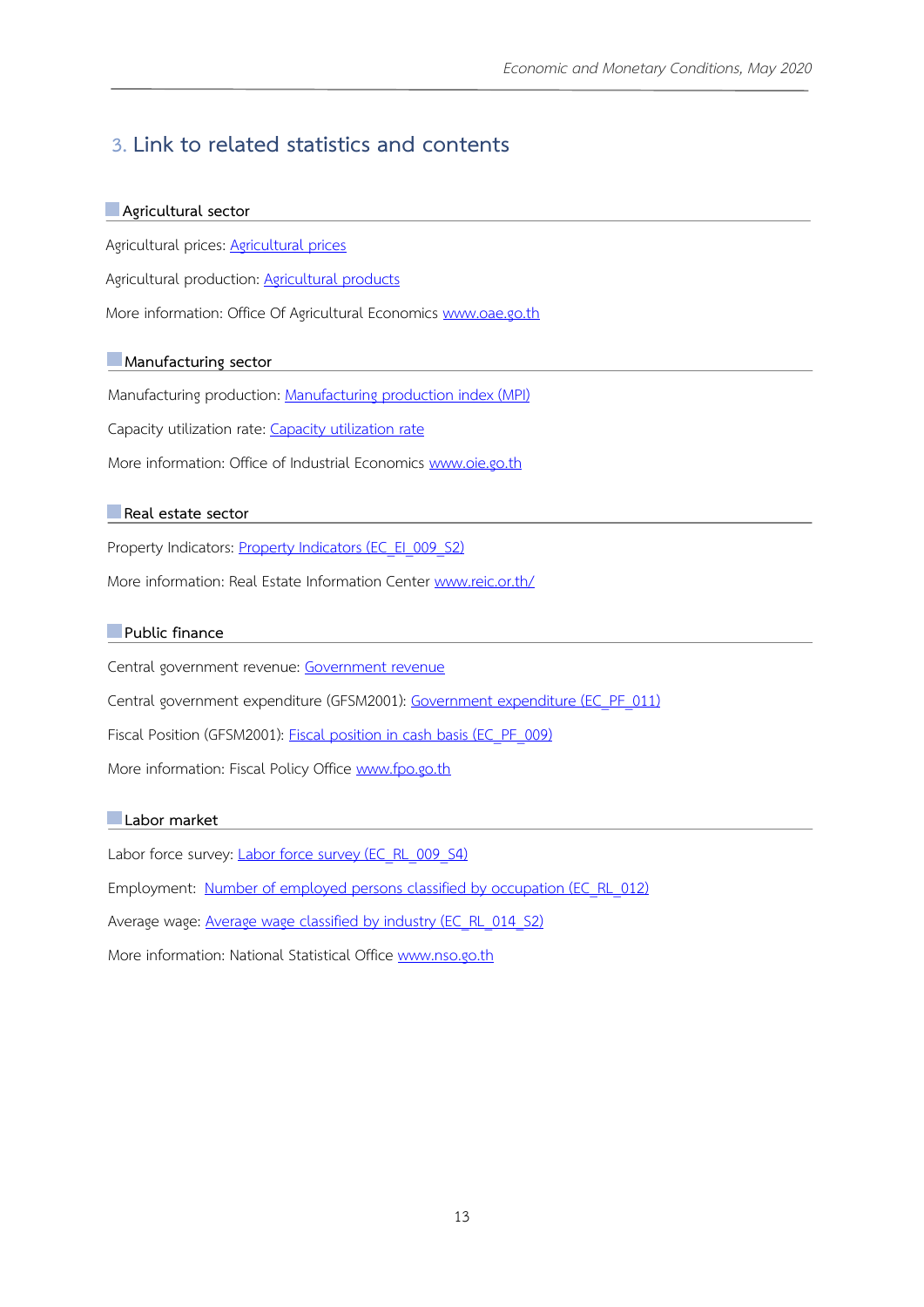### **Inflation**

Inflation: [Consumer price index \(CPI\)](http://www.indexpr.moc.go.th/price_present/cpi/stat/others/report_core1.asp?tb=cpig_index_country&code=93&c_index=a.change_year)

More information: Bureau of Trade and Economic Indices [www.price.moc.go.th](http://www.price.moc.go.th/en/home_en)

### $\blacksquare$  Other reports of Monetary Policy Group, Bank of Thailand

Monthly report on Business Sentiment Index: [Business Sentiment Index](https://www.bot.or.th/Thai/MonetaryPolicy/EconomicConditions/EconomicIndices/Pages/default.aspx)

Quarterly report on Business Outlook: [Business Outlook Report](https://www.bot.or.th/Thai/MonetaryPolicy/EconomicConditions/Pages/BLP.aspx)

Quarterly report on Credit Condition: [Senior Loan Officer Survey](https://www.bot.or.th/Thai/MonetaryPolicy/EconomicConditions/Pages/CreditCondition.aspx)